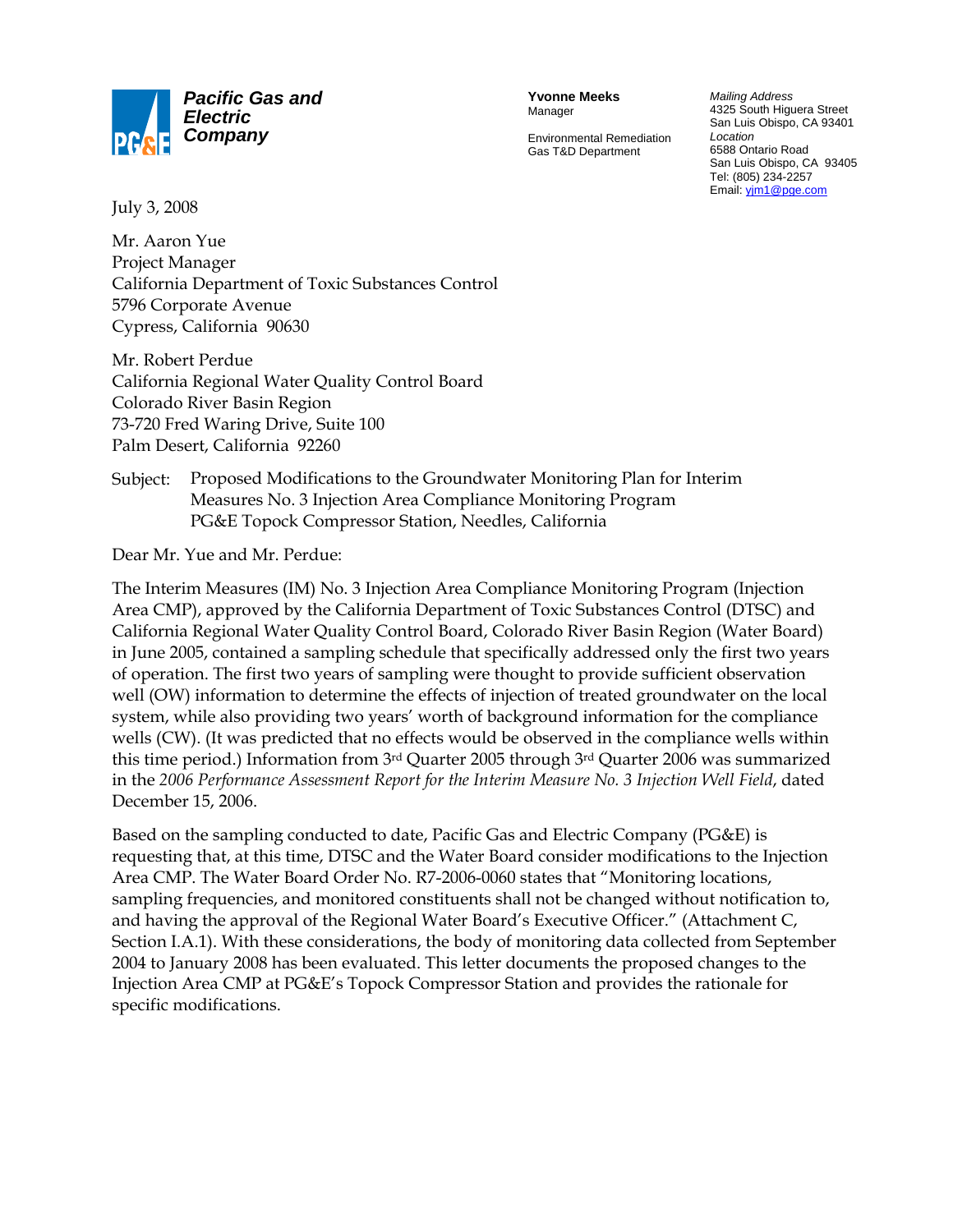Mr. Yue and Mr. Perdue July 3, 2008 Page 2 of 10

# **Current Setting**

The Injection Area CMP monitoring well network consists of 17 wells at seven separate locations. Nine of the wells are labeled as observation wells and are clustered in groups of three at three separate ground locations, approximately 100 feet from the injection wells (IW). Eight of the wells are labeled as compliance wells and are clustered in groups of two at four separate ground locations, varying from approximately 300 to 700 feet from the injection wells. The observation well clusters constitute the inner network of monitoring wells surrounding the injection wells and were installed specifically to provide information on the changes in groundwater hydraulics or water quality without having to wait several years for treated water to arrive at the compliance points. By monitoring the changes close in, at the observation wells, adjustments could be made to the injection system in the initial operation period long before any effects would be observed in the more distant compliance monitoring wells. The travel time for the injected water to reach the observation wells was estimated in the Technical Memorandum "Selection of Locations for Compliance Monitoring Wells," dated November 9, 2004, to be approximately 2 to 4 months, and the estimated travel time for the injected water to reach the compliance wells was 3 to 5 years. The stated objectives of the Injection Area CMP are to:

- Monitor water levels to assess groundwater flow directions and the development of groundwater mounding near the injection wells.
- Monitor the rate at which injected groundwater migrates from the injection wells.
- Monitor water quality throughout the upper, middle, and lower aquifer zones to evaluate the degree of vertical migration and mixing of groundwater during groundwater injection.
- Detect any measurable aquifer plugging due to turbidity in the injected water, precipitation of minerals in the aquifer matrix, or cation exchange effects.
- Assess whether injection of treated water results in any mobilization of trace metals from aquifer sediments to groundwater as a result of changes in pH, oxidation-reduction potential, and major ion composition.

The first two objectives concern the use of water-level data collected under the program. Beginning with the 3rd quarter 2005, each quarterly report has presented potentiometric surface maps for the three alluvial aquifer depths over the quarterly report time period. These maps, provided as Figures 1 through 3, present the potentiometric surfaces developed from the  $4<sup>th</sup>$ quarter 2007 water levels and are representative of how the potentiometric surface surrounding the injection wells has changed little since injection began approximately 3 years ago. The effects of injection in the injection well field are superimposed on the more regional Topock site flow system and, as expected, a groundwater mound can be seen around the injection wells. This mound is centered on the active injection well IW-3. The potentiometric surfaces in prior CMP reports mapped the growth of the groundwater mound over time and show that, after 30 months of injection, the mound has only increased in height by several tenths of a foot in elevation above the surrounding water-level elevations. While the mound is a visible feature on the potentiometric surface maps, it does not appear to significantly change in height relative to surrounding monitoring wells as injection continues.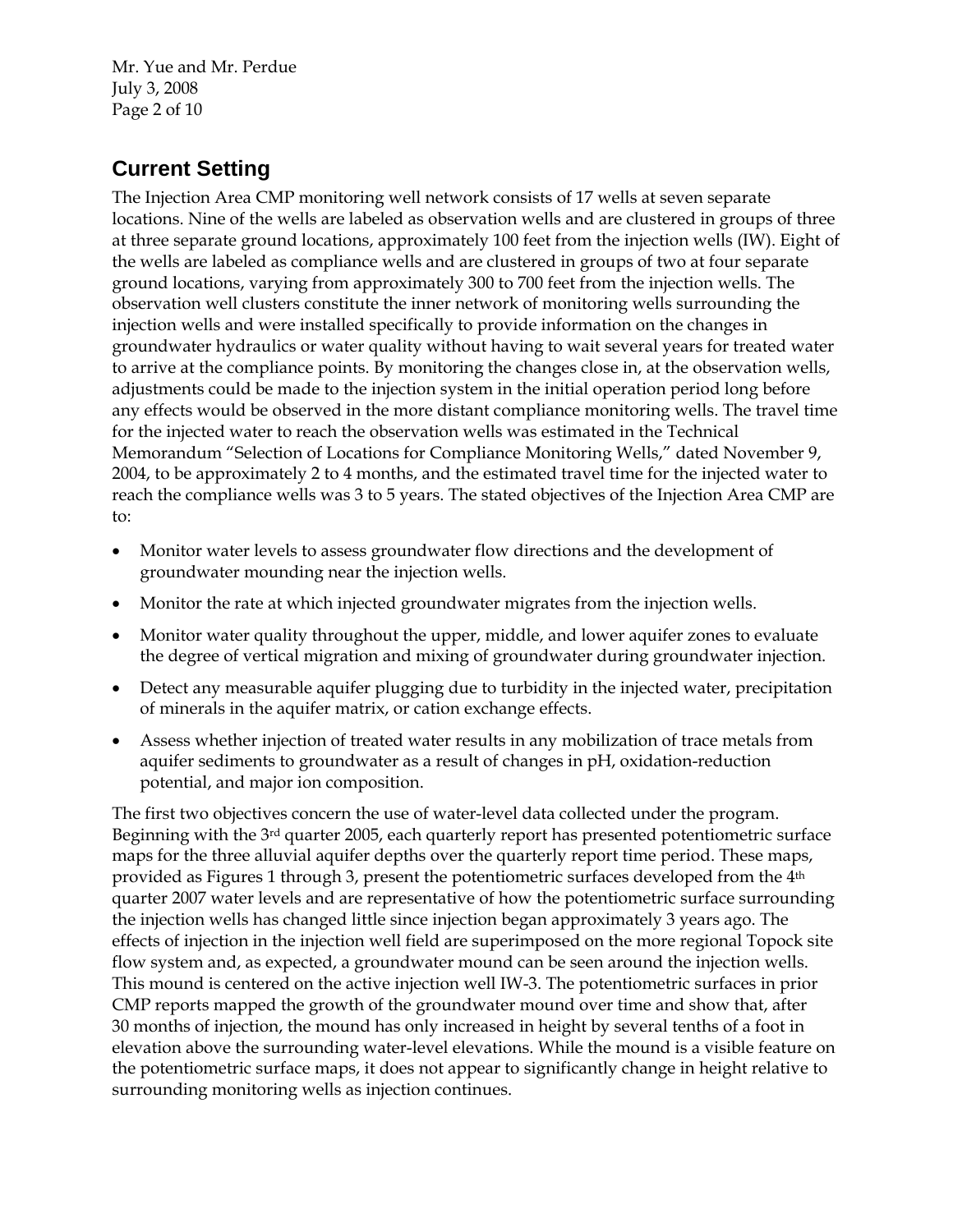Mr. Yue and Mr. Perdue July 3, 2008 Page 3 of 10

The last three objectives concern the use of water quality data collected under the program. Eleven quarters of water quality monitoring data have been collected and reported between 3rd Quarter 2005 and 1st Quarter 2008. Quarterly and semiannual monitoring reports contain summary graphics of how the observation and compliance well water quality have changed over time. Figures 4 through 8 present this information from the 4th Quarter 2007 CMP Groundwater Monitoring Report . The 4<sup>th</sup> Quarter 2007 report is the basis for the following discussion as it contains the most recent complete set of observation and compliance monitoring well data. Preliminary review of 2<sup>nd</sup> Quarter 2008 data shows that, while 2<sup>nd</sup> Quarter 2008 report graphics are not yet available for inclusion in this letter, the results of sampling are consistent with those presented on the 4<sup>th</sup> Quarter 2007 figures.

As of the 4th Quarter 2007, all middle-zone and deep-zone observation wells show water quality similar to treated water. Water quality in these wells has stabilized and does not vary from quarter to quarter. The OW shallow-depth wells (OW-1S, OW-2S, and OW-5S) do not reflect treated water quality, but show little water quality variation over time and generally have no net trends over time. All observation well water quality hydrographs show the same overall pattern: water quality has stabilized and does not change significantly from quarter to quarter.

Compliance well water quality hydrographs, in general, show no trend in concentration, with only minor variation over time. Well CW-1D and CW-1M are exceptions to this and are most likely affected by treated injection water. In a similar fashion to the observation wells, once the compliance well is affected by treated injection water, its water quality stabilizes and does not change significantly over time. The overall response seen in the compliance well water quality hydrographs reflects a hydrogeologic system that is undergoing only gradual change during the approximate 30-month period of injection.

Eleven quarters of monitoring data, both water level and water quality, support that the objectives of the injection area CMP have been achieved. Analyses of these data show that the system is stable and functioning properly and that any significant change to water level or water quality is due to the predictable pattern of treated water moving radially from the injection well, replacing original aquifer water quality with the water quality of treated injection water, with no observed adverse effects. This conclusion is consistent with those made in the approved *2006 Performance Assessment Report for the Interim Measure No. 3 Injection Well Field*.

# **Proposed Modifications to the Monitoring Program**

Based on the assessment of the monitoring data, four proposed modifications to the monitoring program are discussed below and are summarized in Table 1 and Table 2.

## **Sampling Frequency**

As discussed above, the middle and deep observation wells have monitored change as the treated injection water front arrived and replaced the original water quality. However, shallow-zone observation well water quality has not changed since the start of injection. Replacement of the local groundwater by treated water was complete in the three deep zone observation wells by  $4<sup>th</sup>$  Quarter 2005 and in the middle-zone observation wells by  $3<sup>rd</sup>$  Quarter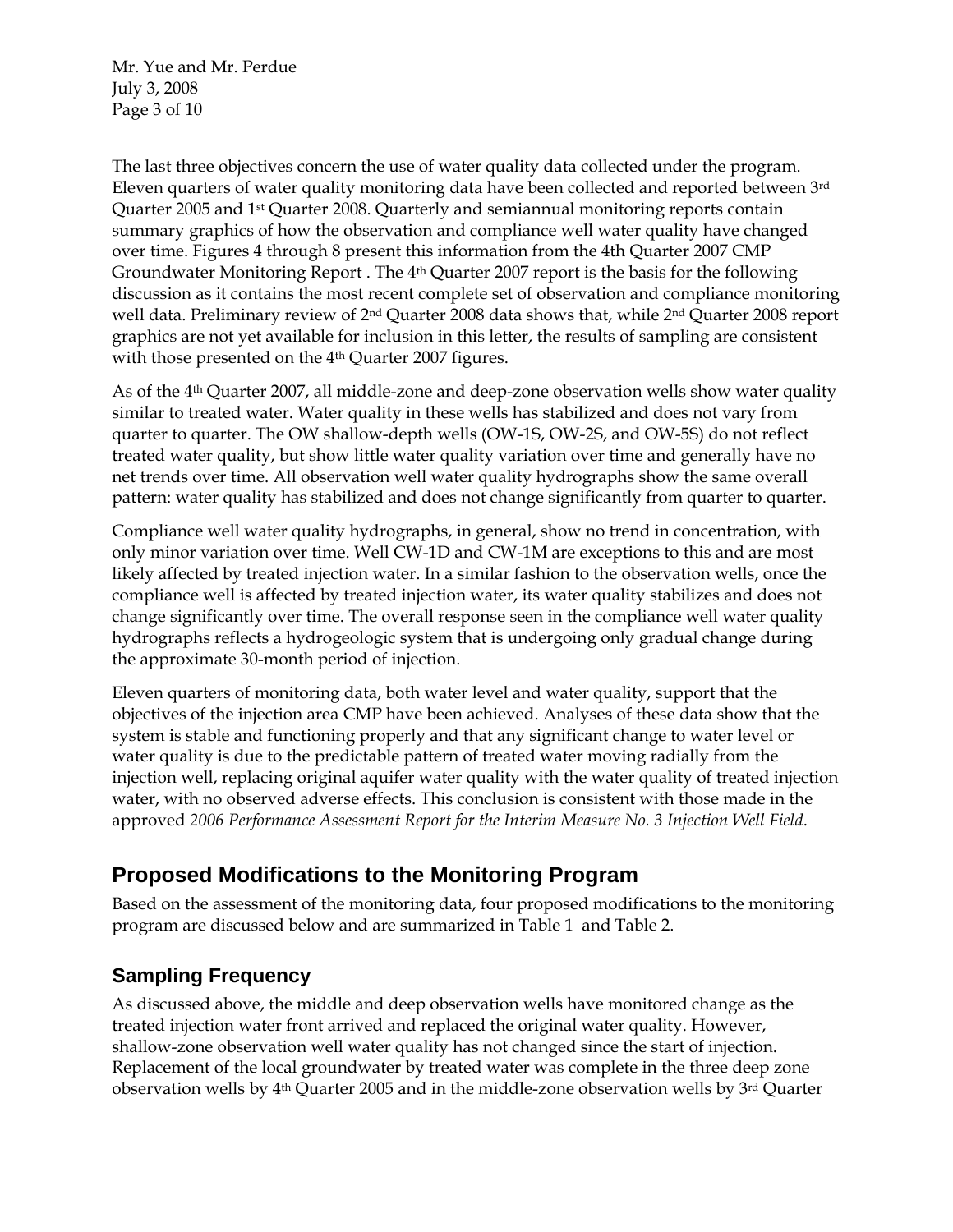Mr. Yue and Mr. Perdue July 3, 2008 Page 4 of 10

2006. After these dates, water quality has varied little and is reflective of the treated injection water quality. Evidence of either metals mobilization or dissolution/precipitation reactions caused by mixing of treated water with local groundwater have not been observed. Therefore, while shallow-zone water quality may still change due to injection, changes to groundwater quality in the middle and deep zones no longer warrant the level of monitoring in the observation wells carried out in the first 2 years of injection.

Therefore, PG&E proposes to modify the sampling frequencies for water quality observation wells as follows (see Table 1):

- Sample all middle- and deep-zone observation wells annually, as opposed to quarterly.
- Sample all shallow zone observations wells semiannually, as opposed to quarterly.
- No change to the frequency of water quality sampling in the compliance monitoring wells is requested.

#### **TABLE 1**

|                                | Approved Sampling Program                                                                     | <b>Proposed Sampling Pro</b> |
|--------------------------------|-----------------------------------------------------------------------------------------------|------------------------------|
|                                | Interim Measures No. 3. Revised Compliance Monitoring Program, PG&E Topock Compressor Station |                              |
| Sampling Schedule and Analyses |                                                                                               |                              |
| 1895 L                         |                                                                                               |                              |

|                          | <b>Approved Sampling Program</b> |                  |                  |                  |                  | <b>Proposed Sampling Program</b> |
|--------------------------|----------------------------------|------------------|------------------|------------------|------------------|----------------------------------|
| <b>Monitoring Wells</b>  | QTR <sub>1</sub>                 | QTR <sub>2</sub> | QTR <sub>3</sub> | QTR <sub>4</sub> | QTR <sub>2</sub> | QTR <sub>4</sub>                 |
| <b>Observation Wells</b> |                                  |                  |                  |                  |                  |                                  |
| OW-1S                    |                                  | F                | L                | F                |                  |                                  |
| OW-1M                    |                                  | F                |                  | F                |                  |                                  |
| OW-1D                    |                                  | F                |                  | F                |                  |                                  |
| OW-2S                    |                                  | F                | L                | F                |                  |                                  |
| OW-2M                    |                                  | F                |                  | F                |                  |                                  |
| OW-2D                    |                                  | F                |                  | F                |                  |                                  |
| OW-5S                    |                                  | F                |                  | F                |                  |                                  |
| OW-5M                    |                                  | F                |                  | F                |                  |                                  |
| OW-5D                    |                                  | F                | L                | F                |                  |                                  |
| <b>Compliance Wells</b>  |                                  |                  |                  |                  |                  |                                  |
| $CW-1M$                  |                                  | F                |                  | F                |                  | F                                |
| CW-1D                    |                                  | F                |                  | F                |                  | F                                |
| $CW-2M$                  |                                  | F                |                  | F                |                  | F                                |
| CW-2D                    |                                  | F                |                  | F                |                  | F                                |
| CW-3M                    |                                  | F                |                  | F                |                  | F                                |
| CW-3D                    |                                  | F                |                  | F                |                  | F                                |
| CW-4M                    |                                  | F                |                  | F                |                  | F                                |
| CW-4D                    |                                  | F                |                  | F                |                  | F                                |

#### **Notes:**

Analytical suites are presented in Table 2.

F - Full Suite (unchanged in proposed sampling program).

L - Limited Suite (a revision is included in the proposed sampling program – see Table 2).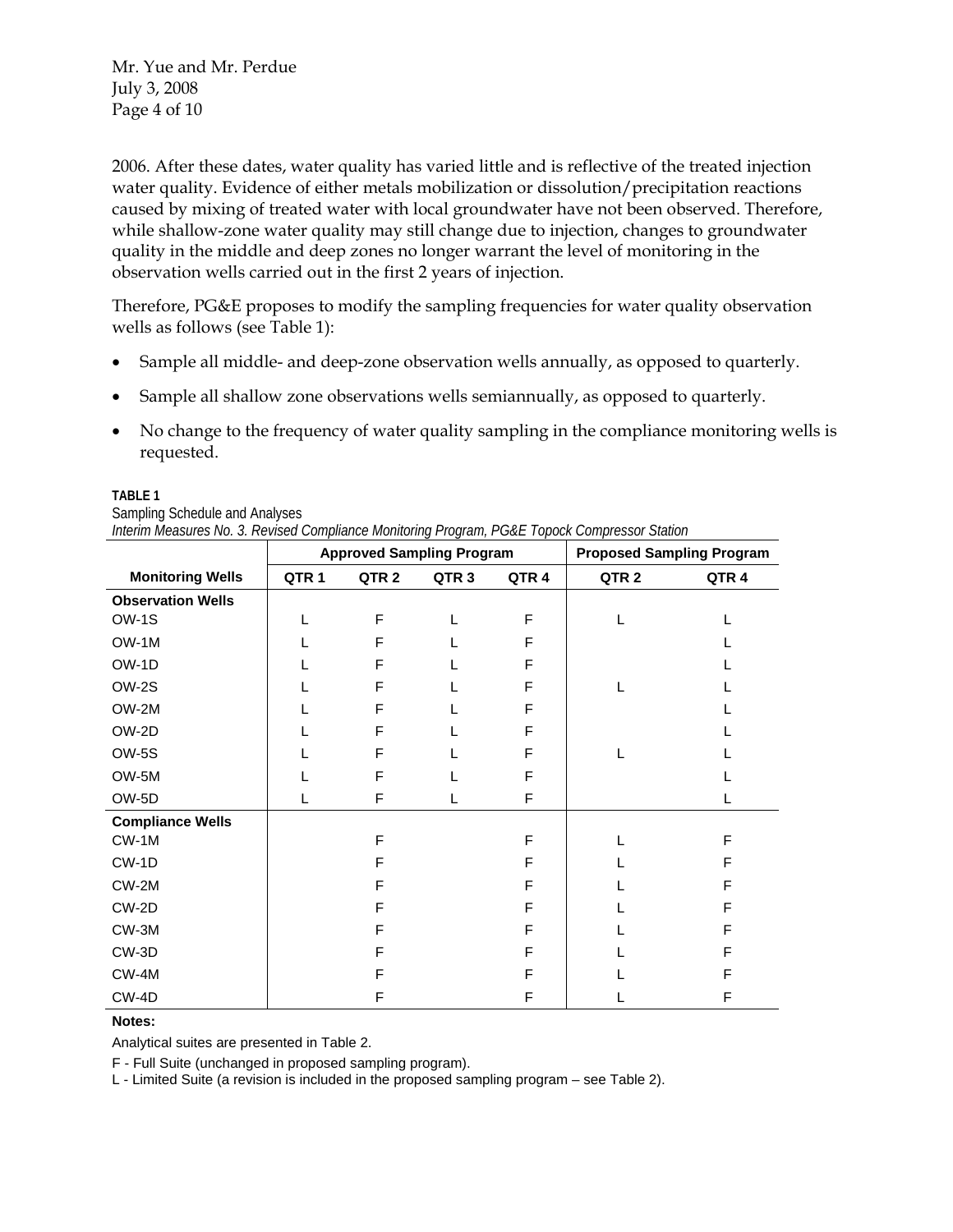Mr. Yue and Mr. Perdue July 3, 2008 Page 5 of 10

Water levels monitored at the observation wells showed a rapid response to the onset of injection, increasing by several tenths of a foot within the first two quarters. Water levels within the injection well field not only reflect injection, but also reflect atmospheric, river stage, and regional water level changes. However, the relative change between the observation wells over this time period (i.e., the height of the groundwater mound) is only several tenths of a foot. This minimal growth of an injection mound does not warrant continuous monitoring in all observation wells.

Therefore, PG&E proposes to modify the sampling frequencies for water levels in observation wells as follows:

- Monitor water levels at wells OW-1M, OW-1D, OW-2M and OW-2D by hand prior to sampling.
- Continue to monitor water levels at wells OW-1S, OW-2S, OW-5S, OW-5M, and OW-5D by pressure transducers.
- No change to the frequency of water-level monitoring in the compliance monitoring wells is requested.

It is proposed that the above changes in frequency be applied for 2 additional years beyond the original Injection Area CMP schedule (through July 2009). After that time, PG&E proposes, that monitoring of intermediate- and deep-screened observation wells be discontinued. Given that the observation well's water level and water quality are predictable and consistent, 4 years is a sufficient duration to verify that the observation wells have completed their objectives. Compliance wells will need to be monitored for the duration of the use of the injection well field.

### **Analytes Suite**

The current suite of 36 analytes was proposed to provide a baseline for pre-injection background water quality and to measure changes in water quality over time due to mixing and geochemical interaction of injected water in the aquifer. Three potential adverse consequences of geochemical interactions were initially contemplated during Injection Area CMP development, none of which has been found to occur at the injection site. These potential interactions included:

- Metals mobilization; increases in the local groundwater's oxidation reduction potential have not mobilized metals potentially bound up in the aquifer matrix material.
- Precipitation reactions; mixing reactions have not caused plugging of the aquifer.
- Increased total dissolved solids (TDS); differences in composition between the local groundwater and treated injection water have not caused dissolution or increases in the TDS load.

Changes to groundwater samples ionic chemistry caused by precipitation or dissolution reactions in the wells where the treated injection water front has arrived are not seen after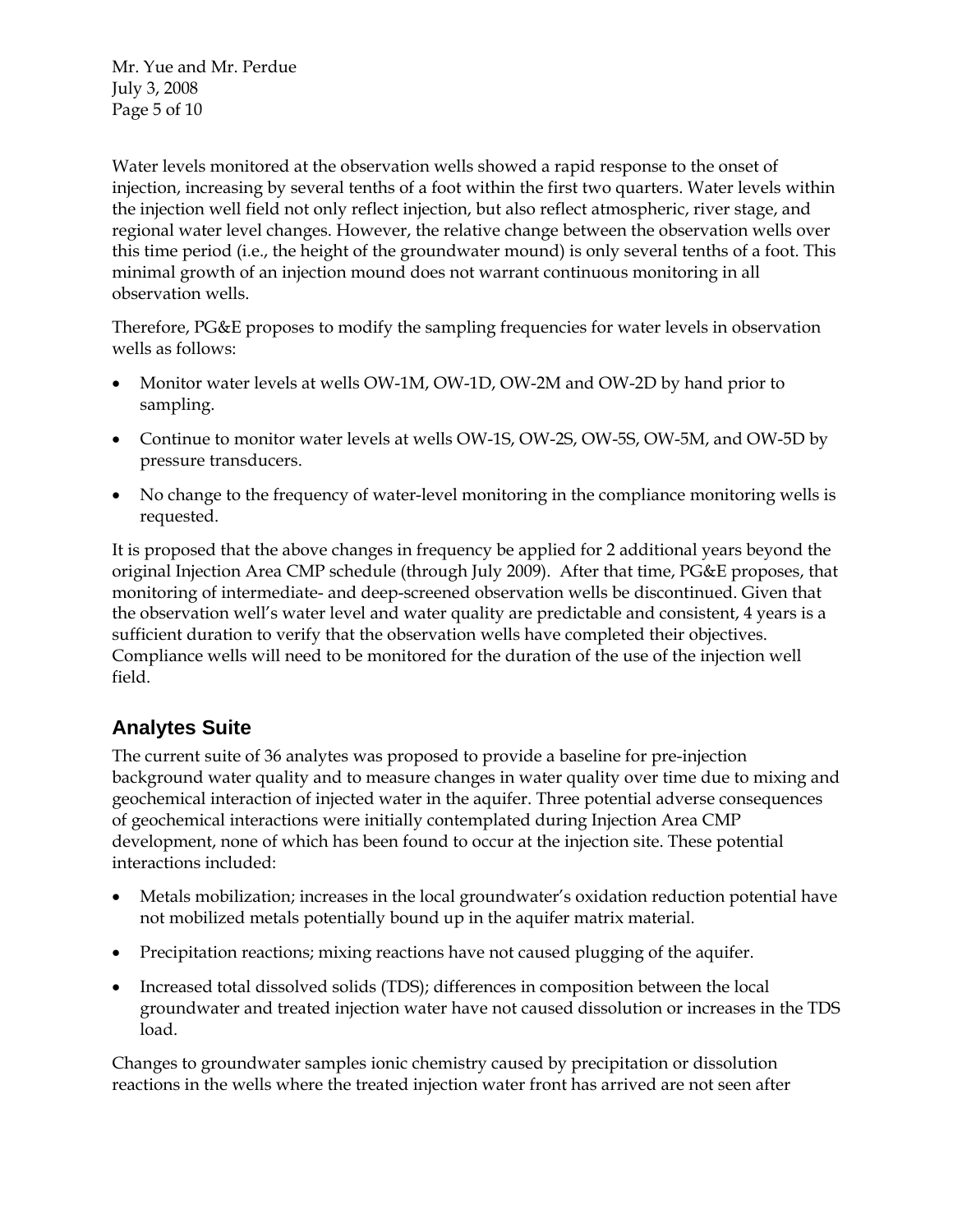Mr. Yue and Mr. Perdue July 3, 2008 Page 6 of 10

approximately 3 years. The water chemistry in the observation wells affected by injection has stabilized and is essentially the same as the treated injected water.

Water quality sample results from the Injection Area are currently reviewed quarterly in the Injection Area CMP Groundwater Monitoring Reports and have also been reviewed in the *2006 Performance Assessment Report for the Interim Measure No. 3 Injection Well Field and the 2006 Request for Approval to Implement Limited Sampling Frequency for Selected Metals/General Minerals*. The conclusions of these reports show that, with the exception of the change in water quality associated with the replacement of local groundwater by treated injection water, groundwater sample results are consistent and predictable. The groundwater background quality is sufficiently characterized in the Injection Area. Because of this, we propose to modify the suite of analytes to focus on what is observed to occur when a well experiences the arrival of the treated injection water front and to remove analytes that were originally proposed to characterize the background quality of groundwater in the area.

For observation wells, analytes for each sampling event would include those that are indicative of treated injection water (TDS, fluoride, nitrate as nitrogen, sulfate, chloride, sodium, total chromium, hexavalent chromium, molybdenum) and groundwater quality objectives contingency trigger parameters (pH, TDS, total chromium, and hexavalent chromium). The field groundwater quality parameters of pH, specific conductance, and turbidity would still be measured to confirm purge stabilization before sample collection. The proposed analytes would be used for both of the semiannual events, second quarter and fourth quarter. Samples are listed in Table 2 as the proposed semiannual suite.

|                        |              | <u>michin mcasures ivu. J. Kevised Cumpilance mumumiy Fruyiam, FG&amp;L Tupuck Cumpressur Jianum</u><br><b>Current Analytical Suite for</b><br><b>Compliance Monitoring Plan</b> |                      | <b>Proposed Analytical Suite for</b><br><b>Compliance Monitoring Plan</b> |                            |  |
|------------------------|--------------|----------------------------------------------------------------------------------------------------------------------------------------------------------------------------------|----------------------|---------------------------------------------------------------------------|----------------------------|--|
|                        |              |                                                                                                                                                                                  |                      | Full Suite <sup>a</sup>                                                   | Limited Suite <sup>b</sup> |  |
| <b>Constituents</b>    | <b>Units</b> | <b>Full Suite</b>                                                                                                                                                                | <b>Limited Suite</b> | (unchanged)                                                               | (revised)                  |  |
| <b>TDS</b>             | mg/L         | X                                                                                                                                                                                | X                    | X                                                                         | X                          |  |
| Turbidity              | <b>NTU</b>   | X                                                                                                                                                                                | X                    | X                                                                         | X                          |  |
| Specific Conductance   | umhos/cm     | X                                                                                                                                                                                | X                    | X                                                                         | X                          |  |
| рH                     | pH units     | X                                                                                                                                                                                | X                    | X                                                                         | X                          |  |
| Fluoride               | mg/L         | X                                                                                                                                                                                | X                    | X                                                                         | X                          |  |
| Ammonia (as N)         | mg/L         | X                                                                                                                                                                                |                      | X                                                                         |                            |  |
| Nitrate/nitrite (as N) | mg/L         | X                                                                                                                                                                                | X                    | X                                                                         | X                          |  |
| Sulfate                | mg/L         | X                                                                                                                                                                                | X                    | X                                                                         | X                          |  |
| Chloride               | mg/L         | X                                                                                                                                                                                | X                    | X                                                                         | X                          |  |
| Total Iron             | mg/L         | X                                                                                                                                                                                |                      | X                                                                         |                            |  |
| Boron                  | mg/L         | X                                                                                                                                                                                | X                    | X                                                                         |                            |  |
| Calcium                | mg/L         | X                                                                                                                                                                                |                      | X                                                                         |                            |  |
| Magnesium              | mg/L         | X                                                                                                                                                                                |                      | X                                                                         |                            |  |

**TABLE 2 – CHANGES PER OUR TELECON** Analytical Program

*Interim Measures No. 3. Revised Compliance Monitoring Program, PG&E Topock Compressor Station*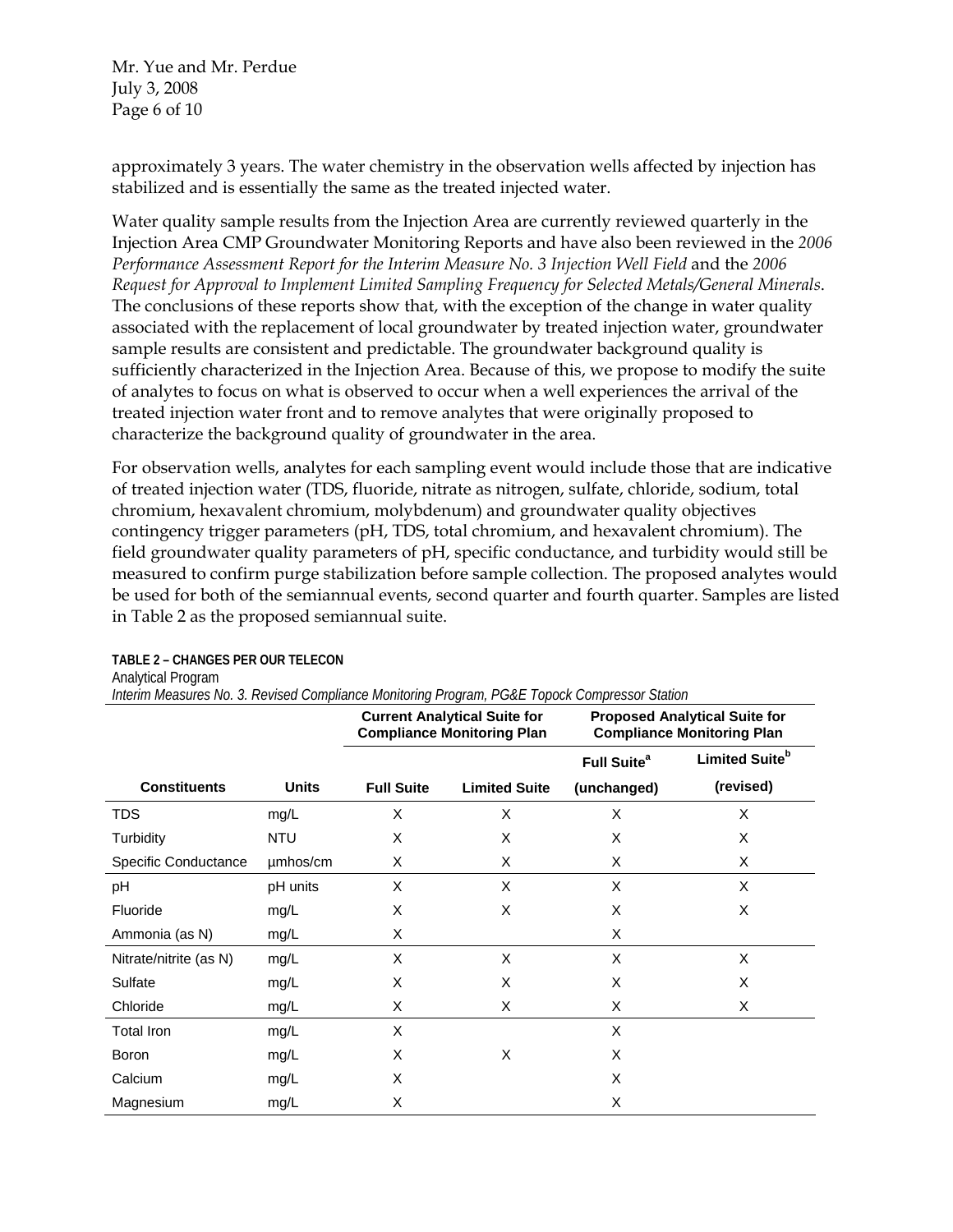**TABLE 2 – CHANGES PER OUR TELECON**

Analytical Program

*Interim Measures No. 3. Revised Compliance Monitoring Program, PG&E Topock Compressor Station*

|                                    |              | <b>Current Analytical Suite for</b><br><b>Compliance Monitoring Plan</b> |                      | <b>Proposed Analytical Suite for</b><br><b>Compliance Monitoring Plan</b> |                            |  |
|------------------------------------|--------------|--------------------------------------------------------------------------|----------------------|---------------------------------------------------------------------------|----------------------------|--|
|                                    |              |                                                                          |                      | Full Suite <sup>a</sup>                                                   | Limited Suite <sup>b</sup> |  |
| <b>Constituents</b>                | <b>Units</b> | <b>Full Suite</b>                                                        | <b>Limited Suite</b> | (unchanged)                                                               | (revised)                  |  |
| Potassium                          | mg/L         | X                                                                        |                      | X                                                                         |                            |  |
| Sodium                             | mg/L         | X                                                                        |                      | X                                                                         | X                          |  |
| Alkalinity (as CaCO <sub>3</sub> ) | mg/L         | X                                                                        |                      | X                                                                         |                            |  |
| Aluminum                           | µg/L         | X                                                                        |                      | X                                                                         |                            |  |
| Antimony                           | $\mu$ g/L    | X                                                                        |                      | X                                                                         |                            |  |
| Arsenic                            | µg/L         | X                                                                        |                      | X                                                                         |                            |  |
| Barium                             | µg/L         | X                                                                        |                      | X                                                                         |                            |  |
| Beryllium                          | µg/L         | X                                                                        |                      | X                                                                         |                            |  |
| Cadmium                            | $\mu$ g/L    | X                                                                        |                      | X                                                                         |                            |  |
| Cobalt                             | µg/L         | X                                                                        |                      | X                                                                         |                            |  |
| Chromium, Total                    | µg/L         | X                                                                        | $\pmb{\times}$       | X                                                                         | $\mathsf{X}$               |  |
| Chromium VI                        | µg/L         | X                                                                        | X                    | X                                                                         | X                          |  |
| Copper                             | $\mu$ g/L    | X                                                                        |                      | X                                                                         |                            |  |
| Lead                               | µg/L         | $\mathsf X$                                                              |                      | X                                                                         |                            |  |
| Manganese                          | µg/L         | X                                                                        |                      | X                                                                         |                            |  |
| Mercury                            | $\mu$ g/L    | X                                                                        |                      | X                                                                         |                            |  |
| Molybdenum                         | µg/L         | X                                                                        |                      | X                                                                         | X                          |  |
| Nickel                             | µg/L         | $\sf X$                                                                  |                      | X                                                                         |                            |  |
| Selenium                           | $\mu$ g/L    | X                                                                        |                      | X                                                                         |                            |  |
| Silver                             | µg/L         | X                                                                        |                      | X                                                                         |                            |  |
| Thallium                           | µg/L         | $\mathsf X$                                                              |                      | X                                                                         |                            |  |
| Vanadium                           | µg/L         | Χ                                                                        |                      | X                                                                         |                            |  |
| Zinc                               | µg/L         | X                                                                        |                      | X                                                                         |                            |  |

Footnotes

a Unchanged from current "Full Suite." Proposed for annual sampling of compliance wells.<br><sup>b</sup>. Modified from current "Limited Suite." Proposed for comicnaugh compliance well complian

**b** Modified from current "Limited Suite." Proposed for semiannual compliance well sampling and for semiannual and annual observation well sampling.

For compliance monitoring wells, fourth quarter samples would remain as the existing annual suite listed on Table 2. Second quarter compliance well samples would include those analytes that are indicative of treated injection water and contingency trigger parameters. The analytes for second quarter samples are listed in Table 2 as the proposed semiannual suite.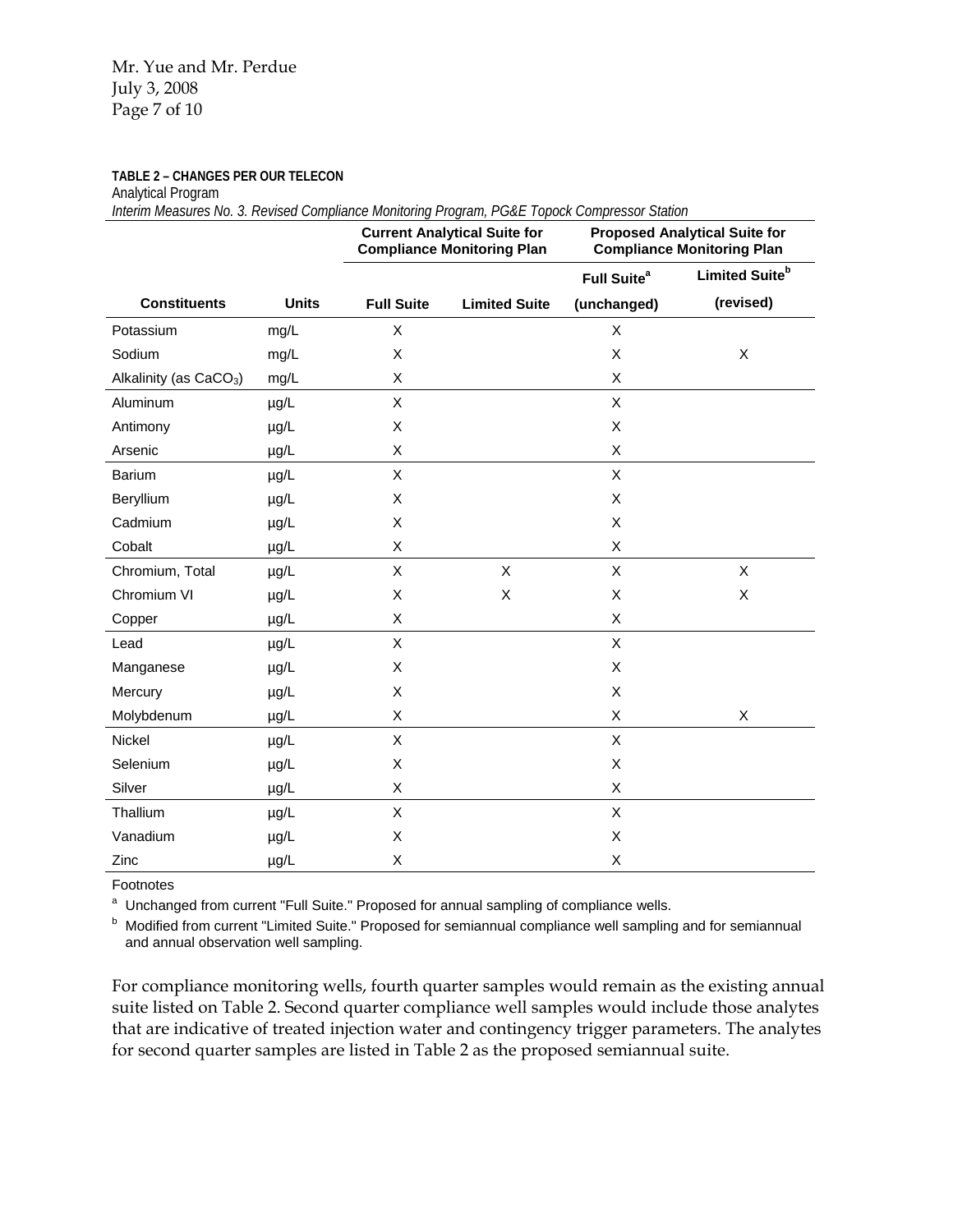Mr. Yue and Mr. Perdue July 3, 2008 Page 8 of 10

## **Reporting Frequency**

PG&E proposes to modify the reporting frequency from quarterly to semiannual reporting to match the change in sampling frequency. A semiannual letter report summarizing the results of second quarter (semiannual sampling event) compliance parameter analyses would be submitted to the agencies annually on July 15. A comprehensive annual report containing a summary of both semiannual events would be submitted to the agencies annually on January 15. In addition to routine monitoring results reporting, PG&E is required to submit a biennial Performance Assessment Report on injection wellfield operations, including an evaluation of influence of treated water on aquifer water quality. PG&E proposes that the biennial Performance Assessment Report be combined with the annual report of coinciding years. This would make the next Performance Assessment Report, due on January 15, 2009, a part of the comprehensive annual report for the Injection Area CMP.

### **Revised pH Range in Contingency Plan**

On March 12, 2007, the United states Environmental Protection Agency issued updated procedures for obtaining validated laboratory pH values, where holding times for pH were reduced from "as soon as possible" (generally interpreted as 24 to 48 hours) to 15 minutes. Given the distance of Topock from the nearest California-certified laboratory, it was no longer possible to produce valid results by analyzing for pH in the laboratory. While pH has never been considered a contaminant of concern at Topock, it was included in the contingency plan flowchart for groundwater quality changes associated with the IM No. 3 injection system. Rather than remove pH from the contingency plan, field pH has been proposed to replace laboratory pH for purposes of the contingency plan. Field pH has been routinely collected from monitoring wells beginning in September 2004, and a histogram of observed pH compared to observed laboratory pH shows that the two behave similarly, as shown in Figure 9). There are two notable differences between the behavior of the field and laboratory pH; the range of values is wider for field pH than for laboratory pH (6.49 to 8.96 vs. 7.26 to 8.89, respectively), and the peak occurrence is less pronounced for field pH than for laboratory pH (46 vs. 55 occurrences, respectively). Both of these differences can be related to the accuracy of the field measurement compared to the laboratory measurement. Laboratory measurements are made with laboratory-grade equipment under controlled conditions (temperature in particular), while field measurements are made with portable equipment under variable conditions. The United States Geological Survey, in their publication *National Field Manual for the Collection of Water Quality Data* (2006), specifies that field pH be measured to within 0.2 pH units, which contrasts to the standard laboratory pH reading of 0.01 pH units. Figure 10 presents a comparison between the offsite laboratory and field pH measurements for the 2004 through 2008 sampling time period, and the wider spread of measurement variation within the two separate data sets is readily apparent.

With these differences in mind, PG&E proposes that field pH be used in place of lab pH in the contingency plan if a new pH range is specified, and if the potential decrease in accuracy is captured in how the range is applied. To that end, PG&E proposes that the observed range of field pH (6.4 to 9.0) replace the previous pH range and, further, that a modifier of ±0.2 pH units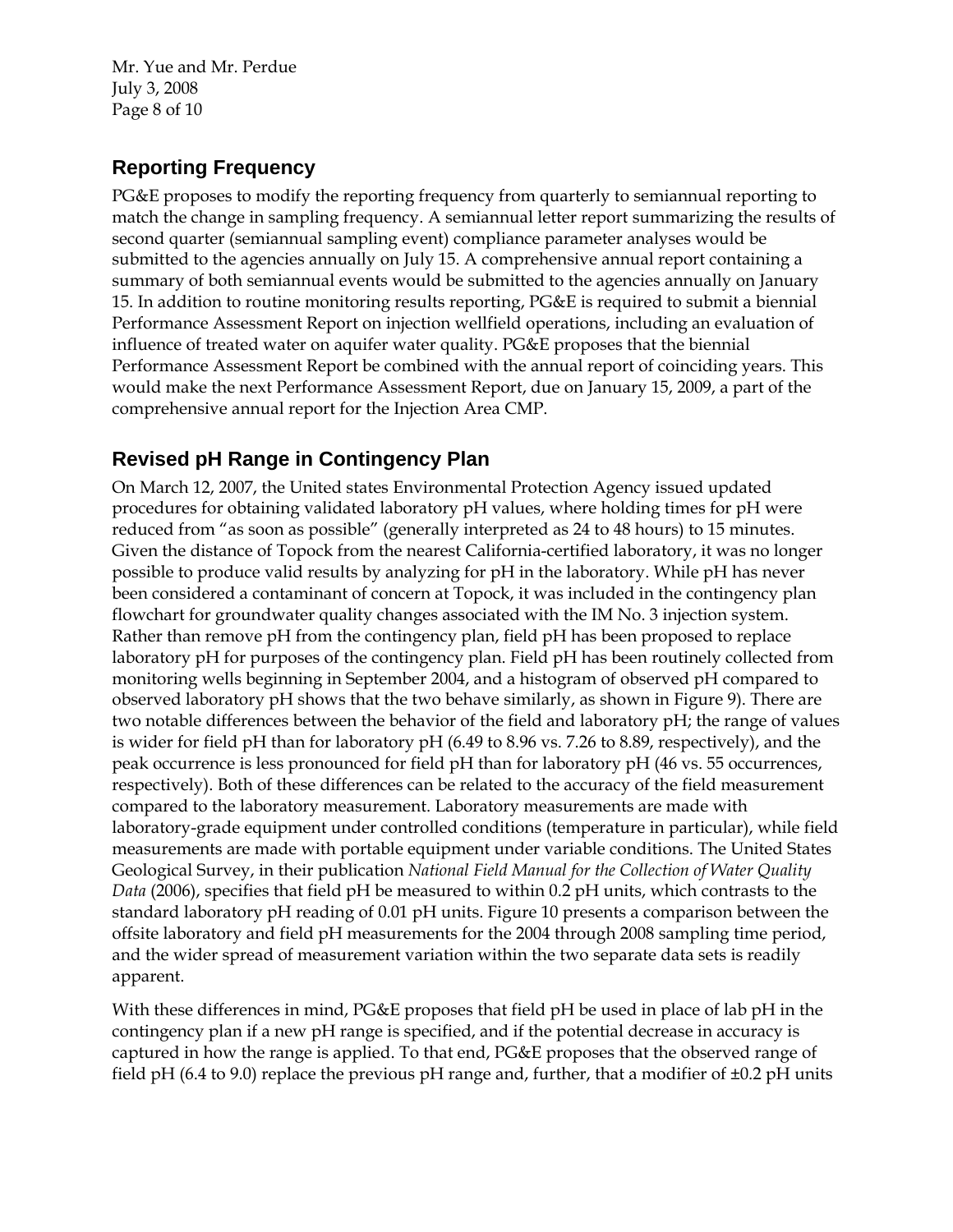Mr. Yue and Mr. Perdue July 3, 2008 Page 9 of 10

be applied to the endpoints of this range in the contingency plan. The proposed range for field pH would change to 6.2 to 9.2 pH units.

Figure 11, attached to this letter, is a revised contingency plan flowchart for groundwater quality changes associated with the Interim Measures No. 3 injection system at the PG&E Topock site. The contingency plan flowchart was originally submitted as part of the *Interim Measure No. 3 Injection Well Operations and Maintenance Plan Addendum,* dated June 3, 2005, and subsequently updated in PG&E's letter dated August 8, 2006.

The attached revised contingency plan flowchart replaces laboratory pH with field pH as a groundwater quality objective. Due to a change in the United States Environmental Protection Agency-approved analytical methods (effective April 11, 2007), which require pH measurements be taken within 15 minutes of sampling, laboratory pH measurements are no longer being collected under Monitoring and Reporting Program R7-2006-0010 for the CMP for IM No. 3. No changes are proposed to the evaluation of hexavalent chromium, total chromium, and TDS in the contingency plan.

## **Summary**

PG&E requests approval of the recommendations for updating and modifying CMP activities as described above. The specific requests include:

- Change the frequency of water quality sampling for observation wells from quarterly to semiannually. After 4 years of sampling (following the  $2<sup>nd</sup>$  Quarter 2009 sampling event), OW-1M, OW-1D, OW-2M, OW-2D, OW-5M, and OW-5D would be removed from the Injection Area CMP. OW-1S, OW-2S, and OW-5S would continue to be sampled for water quality on semiannually.
- Change the frequency of groundwater level monitoring for wells OW-1M, OW-1D, OW-2M, and OW-2D. The water levels in these wells will be monitored by hand prior to water quality sampling. All other wells would continue to be monitored for water level using pressure transducers.
- Revise the analytes for the limited suite of water quality parameters to add sodium and molybdenum and eliminate boron. This limited suite of analytes is proposed for all wells sampled during the 2<sup>nd</sup> Quarter sampling event and for observation wells sampled during the  $4<sup>th</sup>$  Quarter sampling event. Compliance wells sampled during the  $4<sup>th</sup>$  Quarter sampling event would continue to be sampled using the full suite of analytes.
- Change the frequency of reporting from quarterly to semiannually. Biennially, the annual report would be combined with the Performance Assessment Report.
- Change the contingency plan flowchart for groundwater quality changes associated with the IM No. 3 injection system to incorporate a revised pH range to match the observed values for field pH. The new range used to trigger contingency actions would be 6.2 to 9.2 pH units and would be based on field pH data.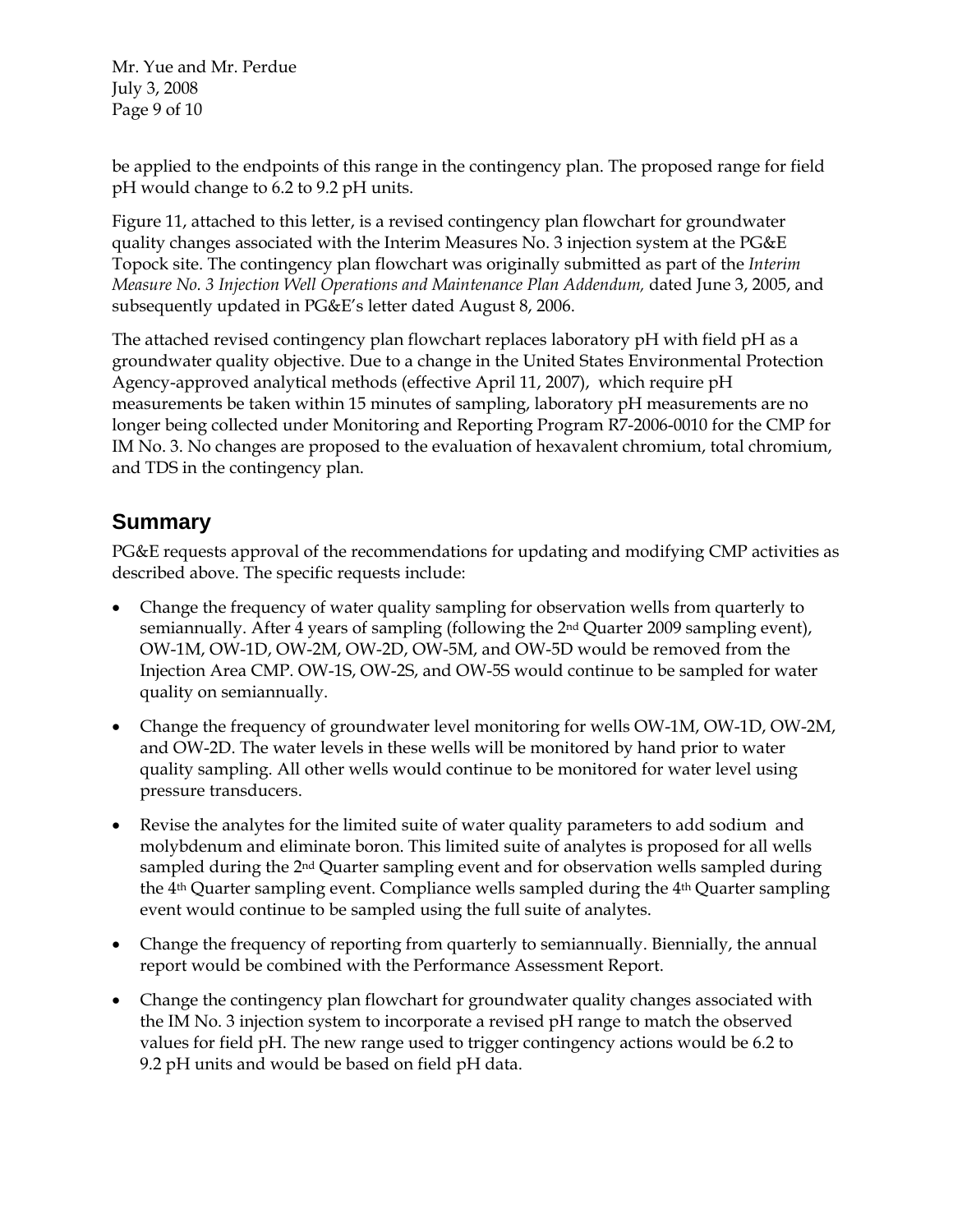Mr. Yue and Mr. Perdue July 3, 2008 Page 10 of 10

The next scheduled round of sampling is for 3rd Quarter 2008, which is a quarterly sampling event. Please contact Kevin Sullivan or me if you have questions or require additional information to support your decision.

Sincerely,

Yronne Micke

Yvonne Meeks Topock Project Manager

Enclosure: Figures 1 thru 11

cc: Chris Guerre/DTSC Karen Baker/DTSC Kevin Sullivan/PG&E Tom Vandenberg/Water Board Cliff Raley/Water Board Abdi Haile, Water Board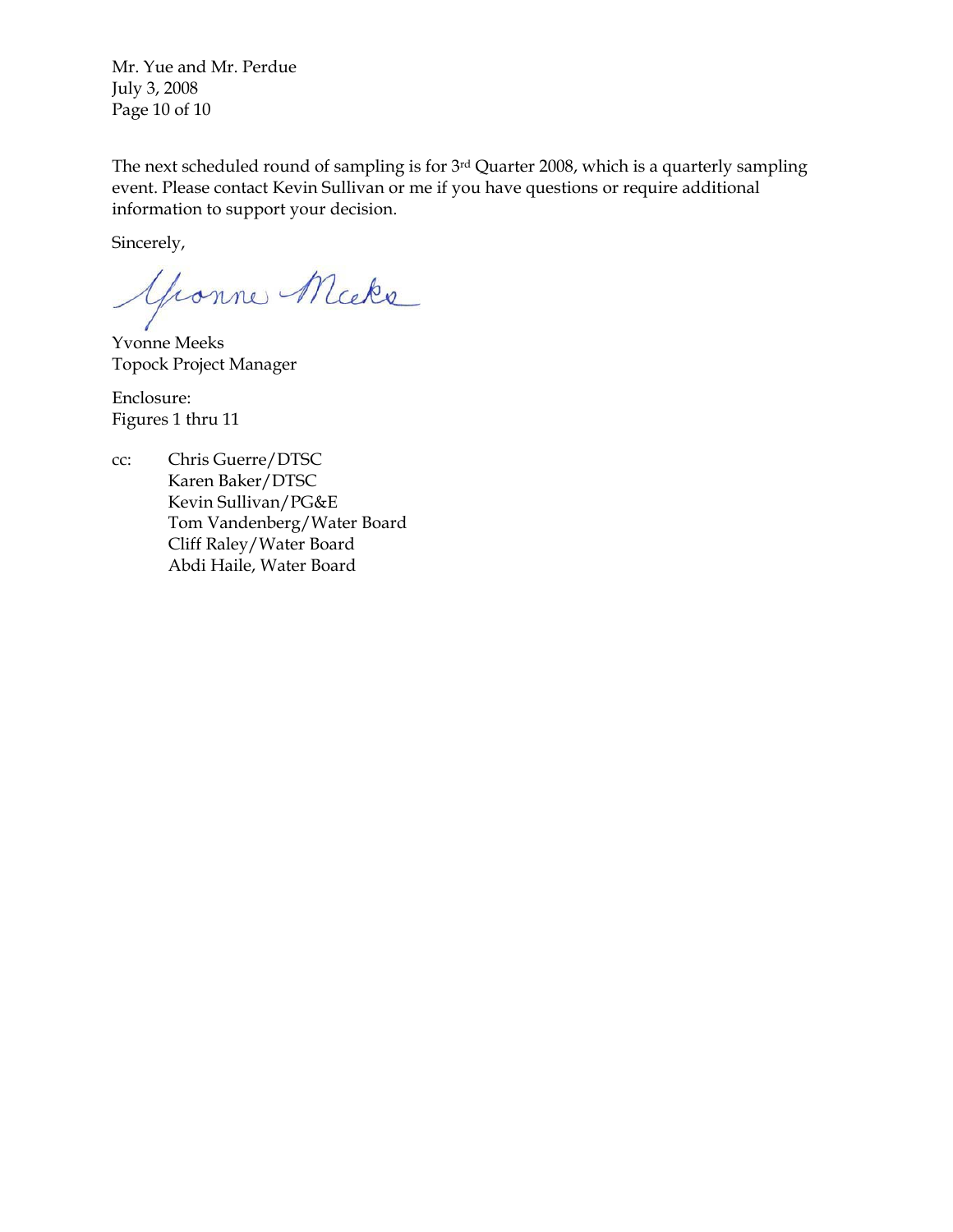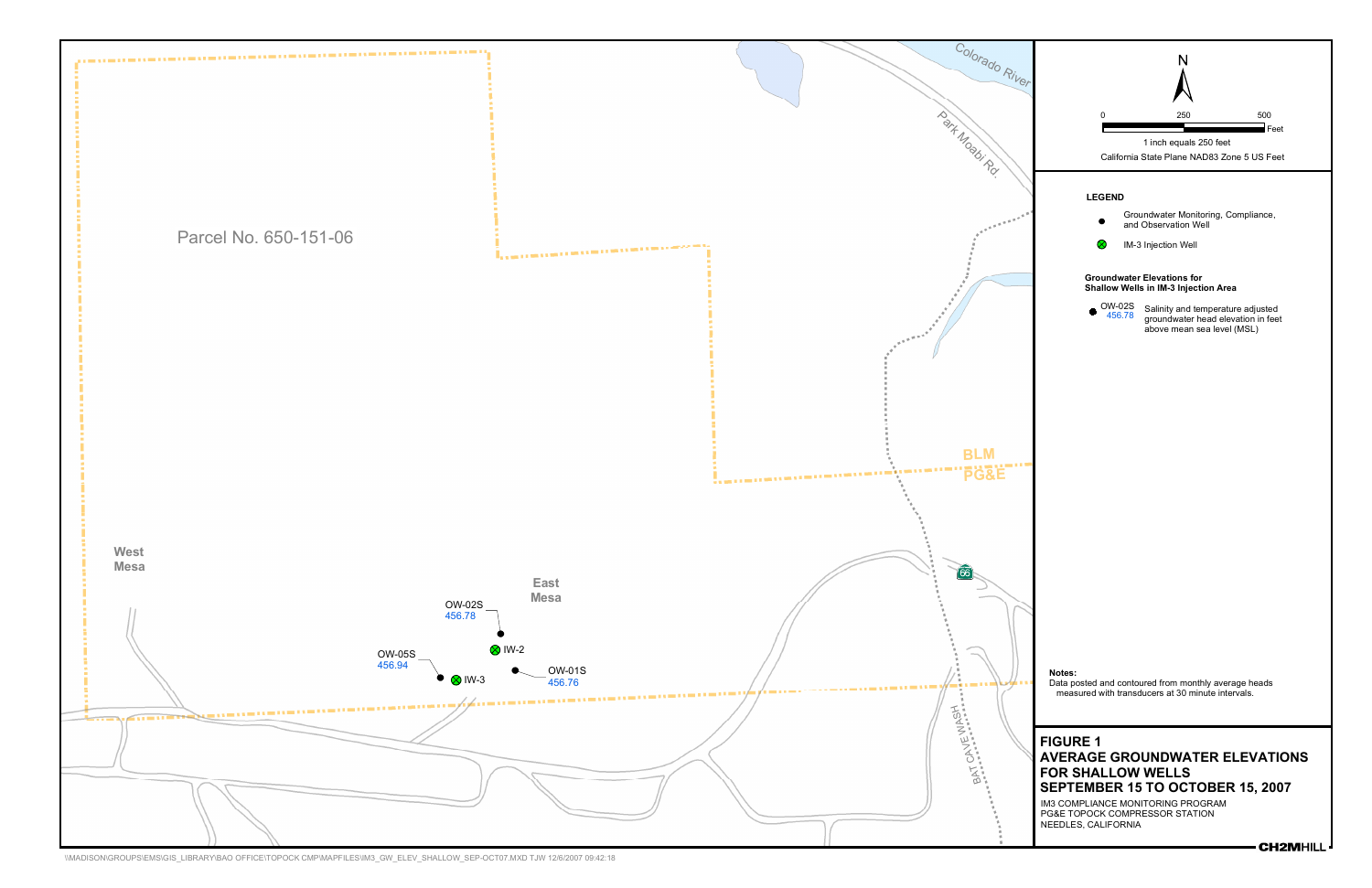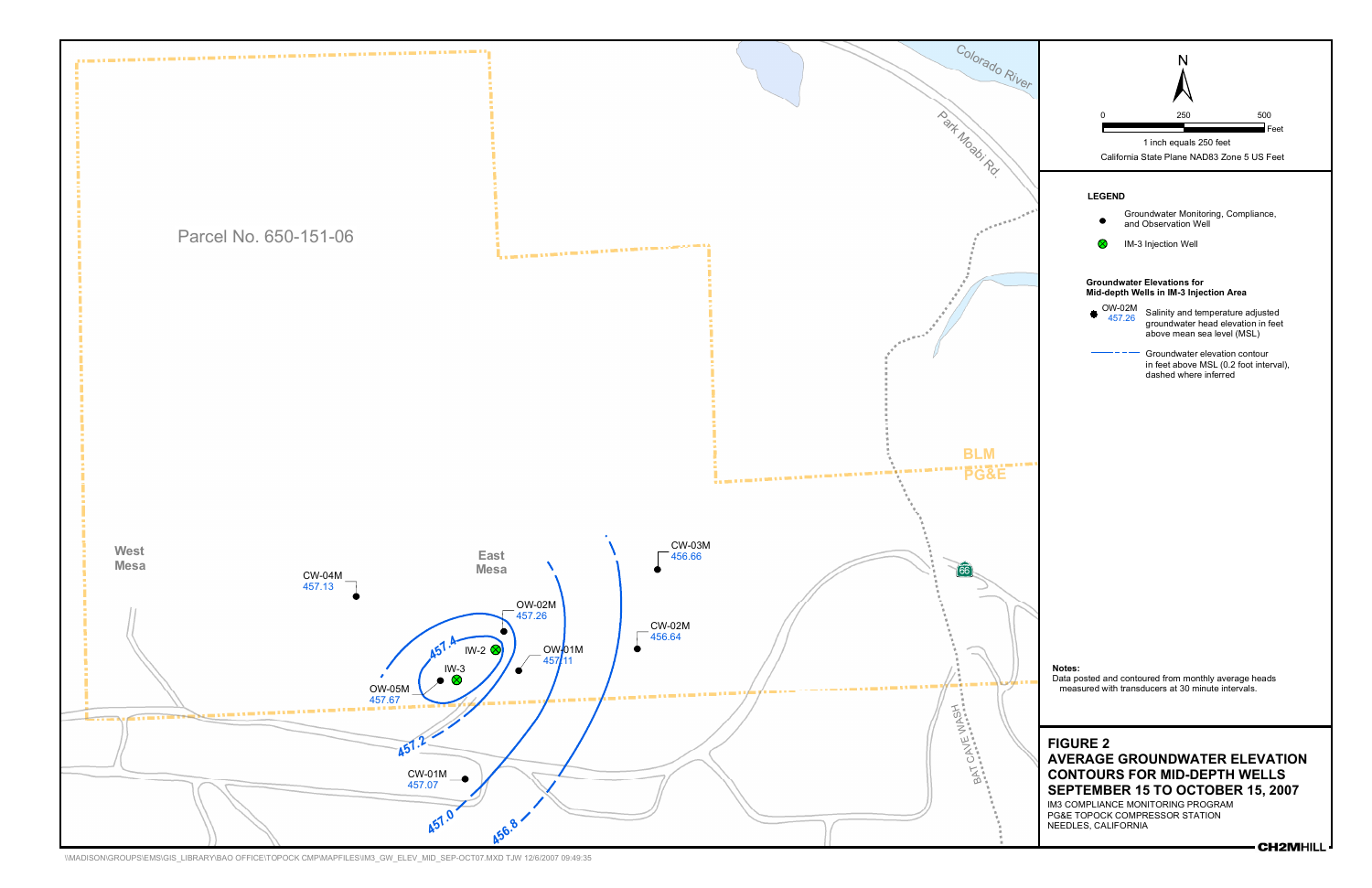

\\MADISON\GROUPS\EMS\GIS\_LIBRARY\BAO OFFICE\TOPOCK CMP\MAPFILES\IM3\_GW\_ELEV\_DEEP\_SEP-OCT07.MXD TJW 12/6/2007 09:49:35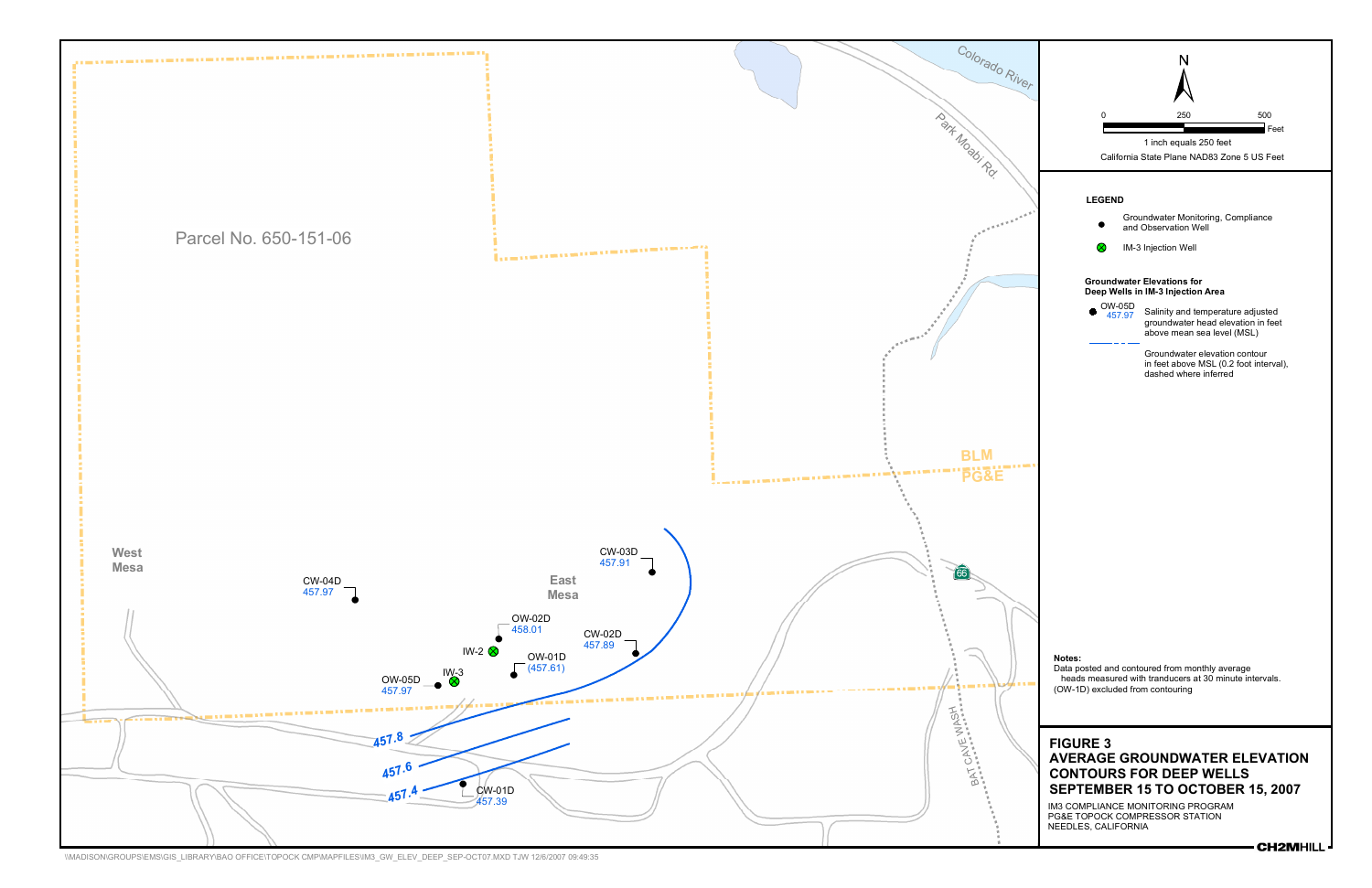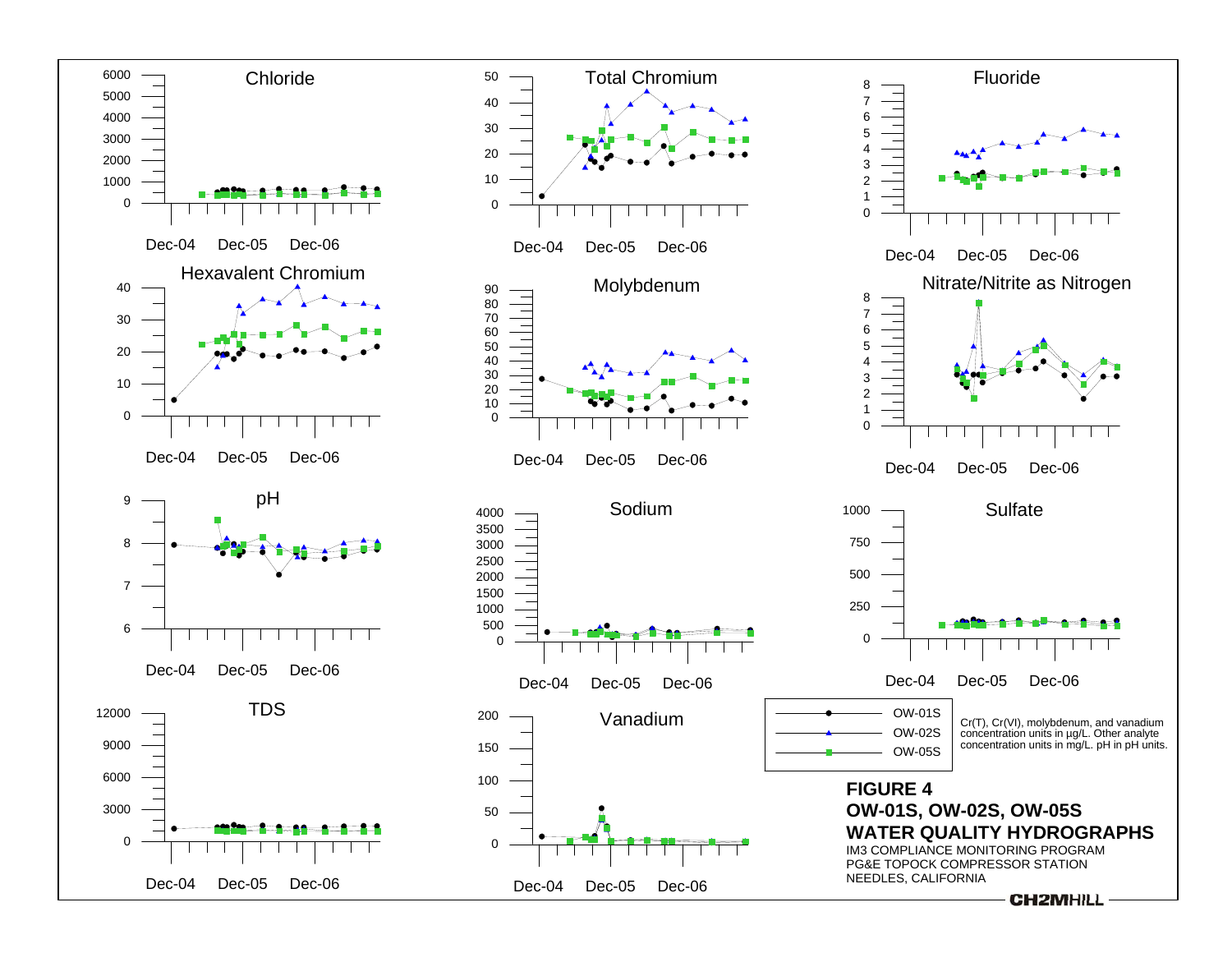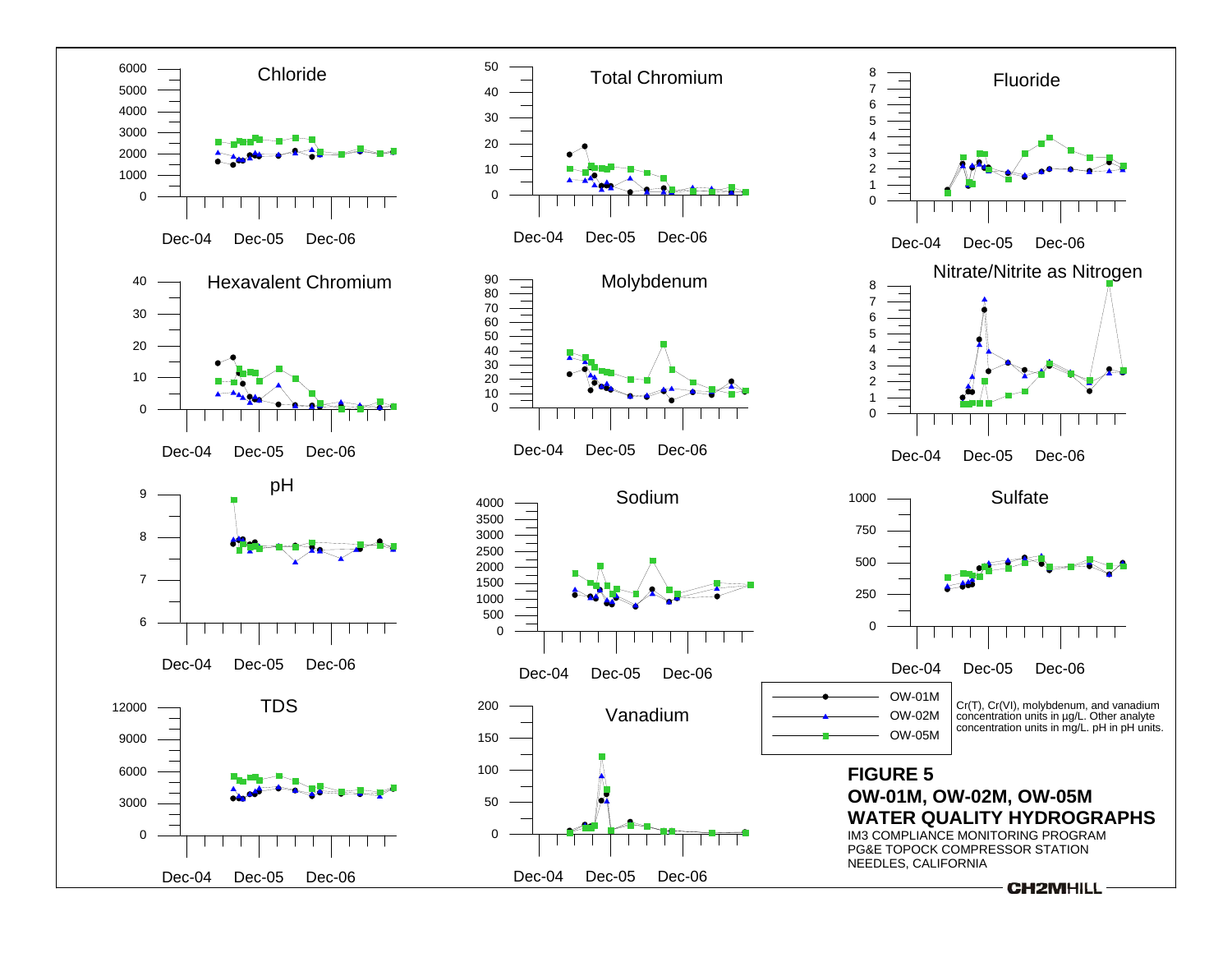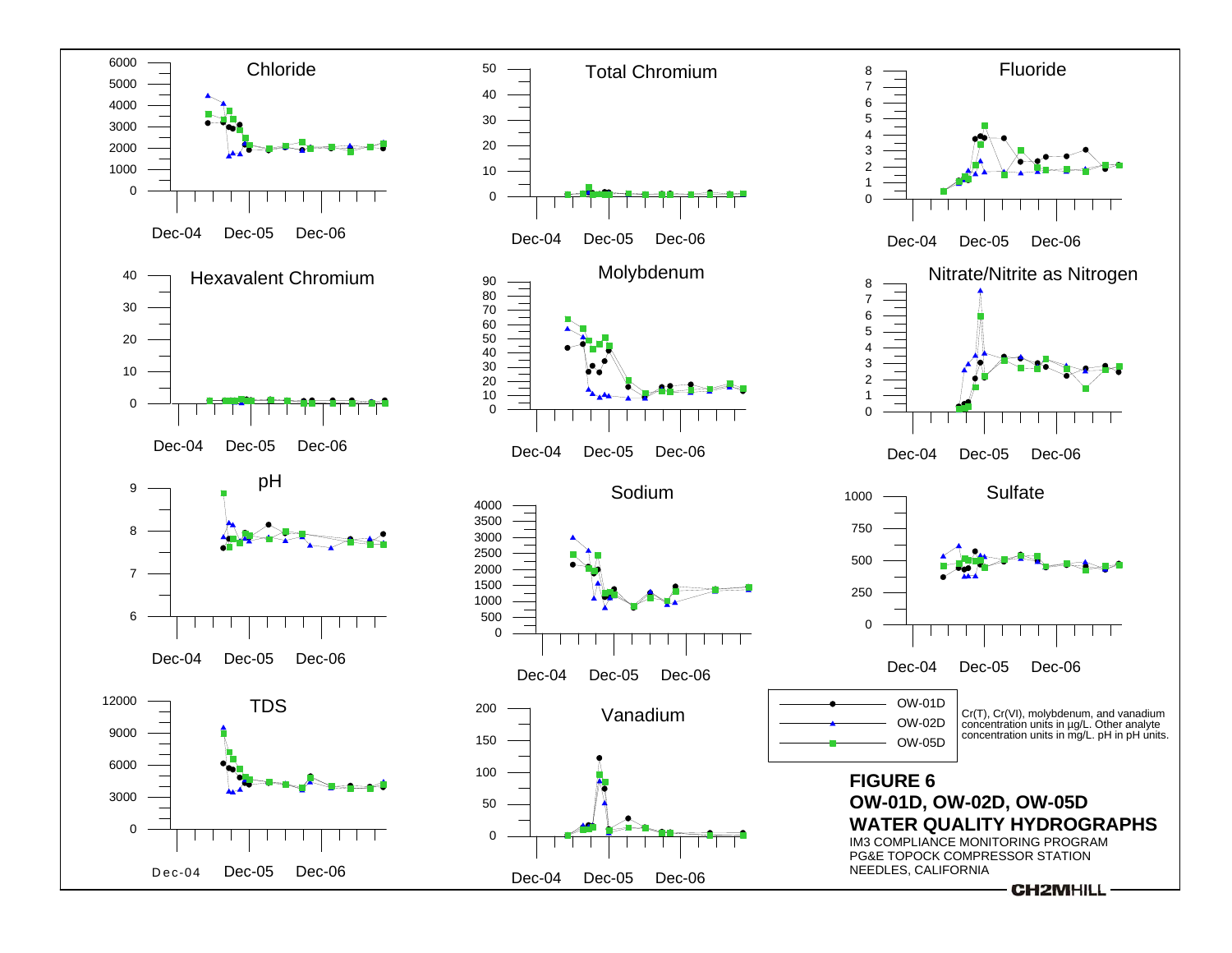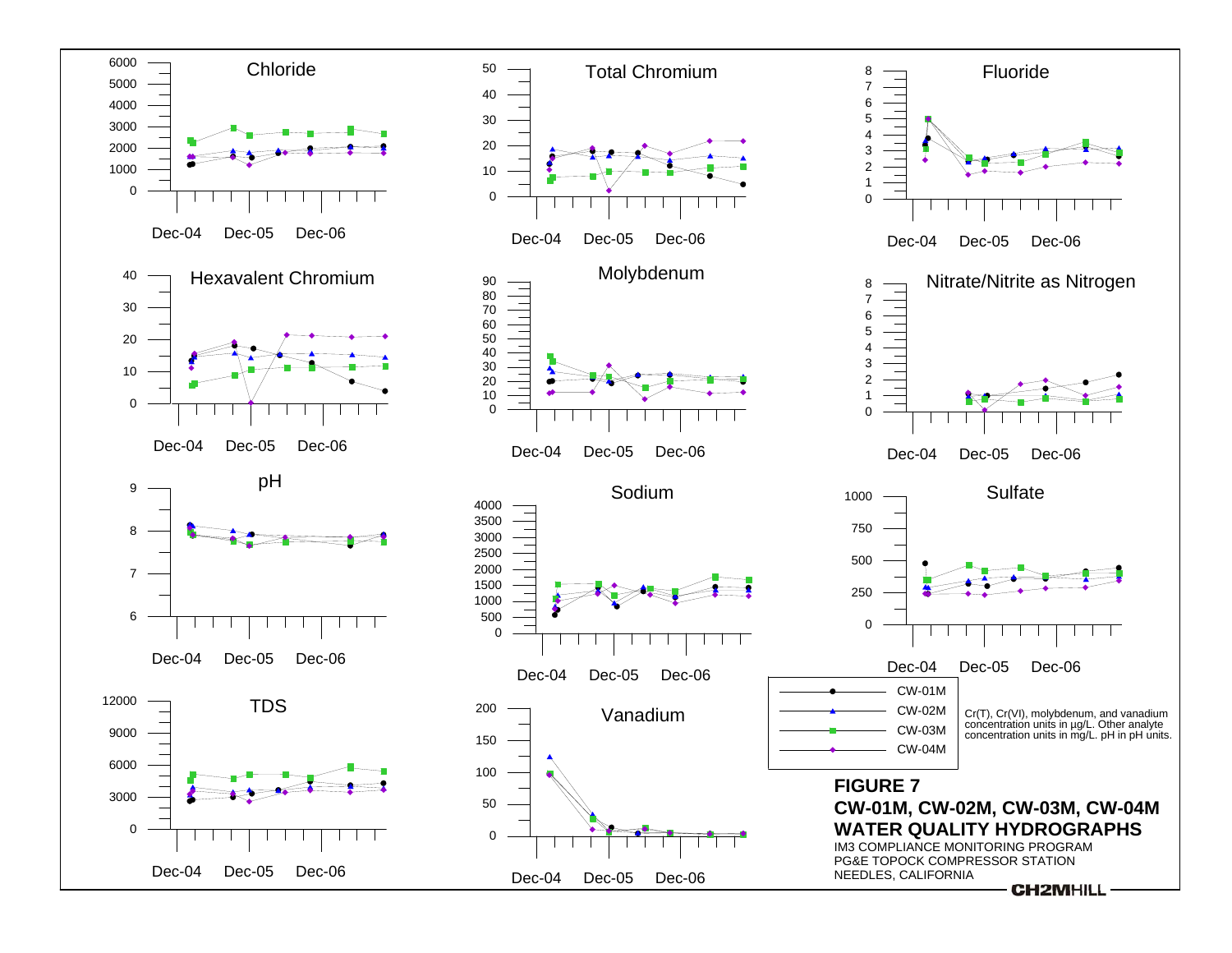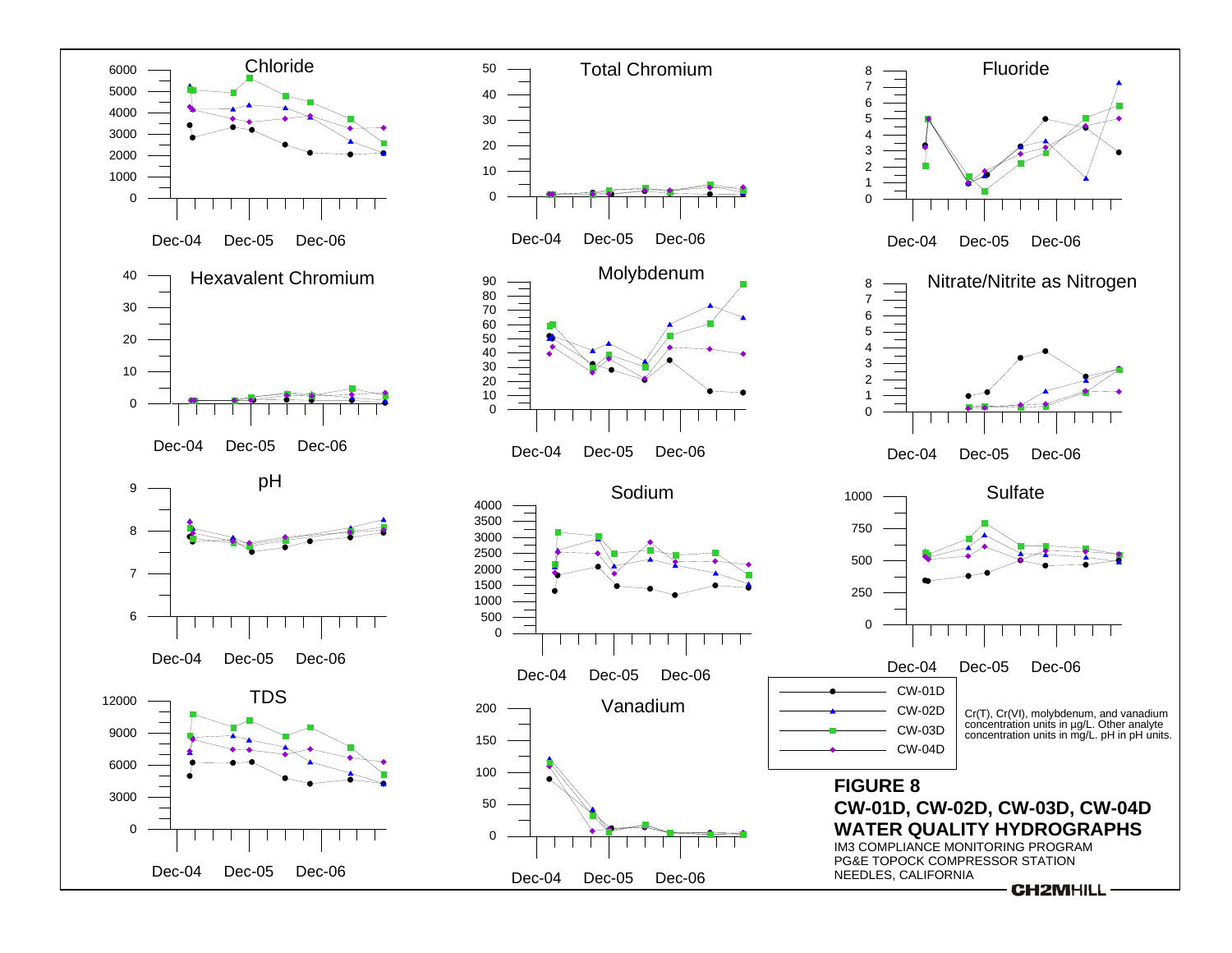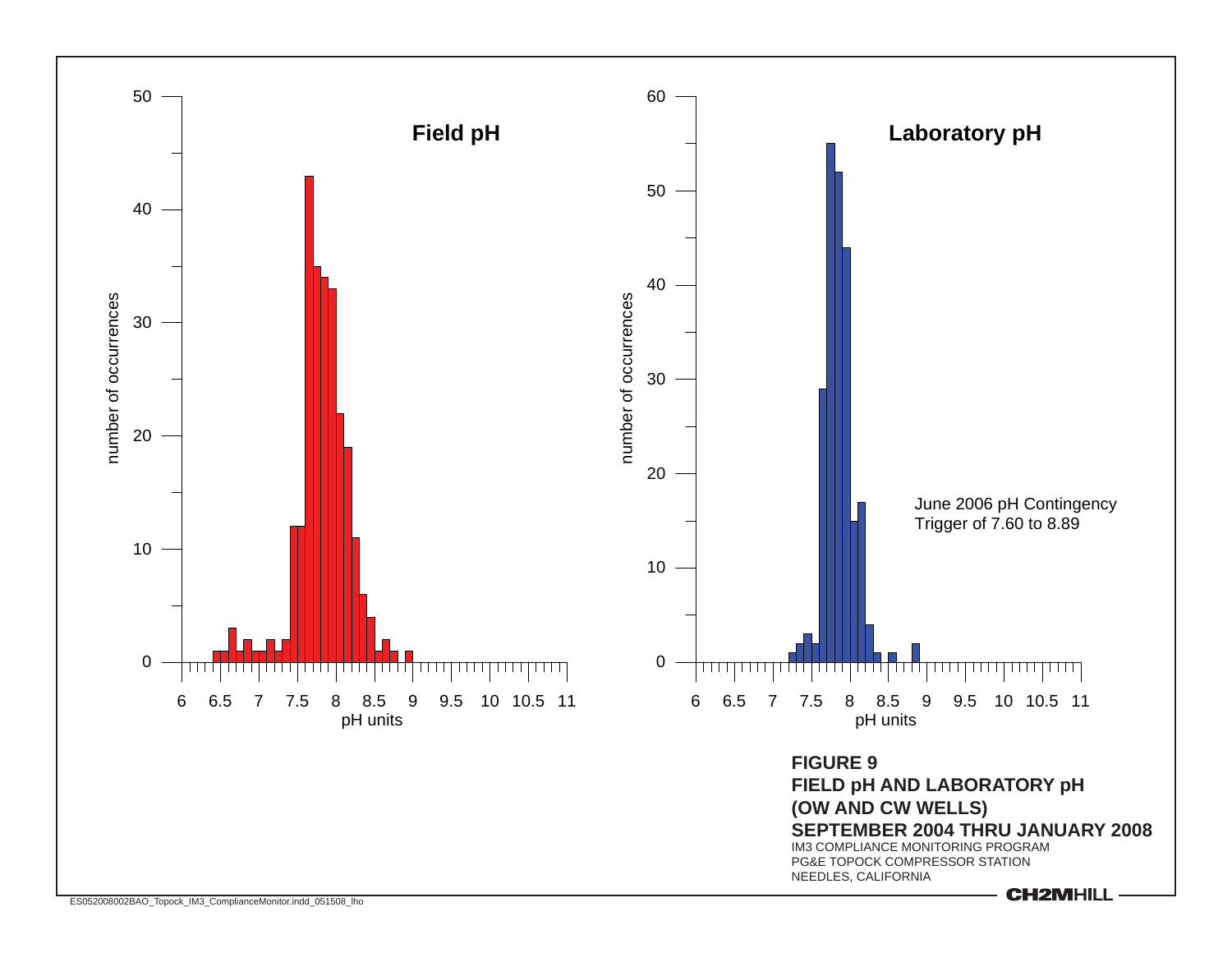